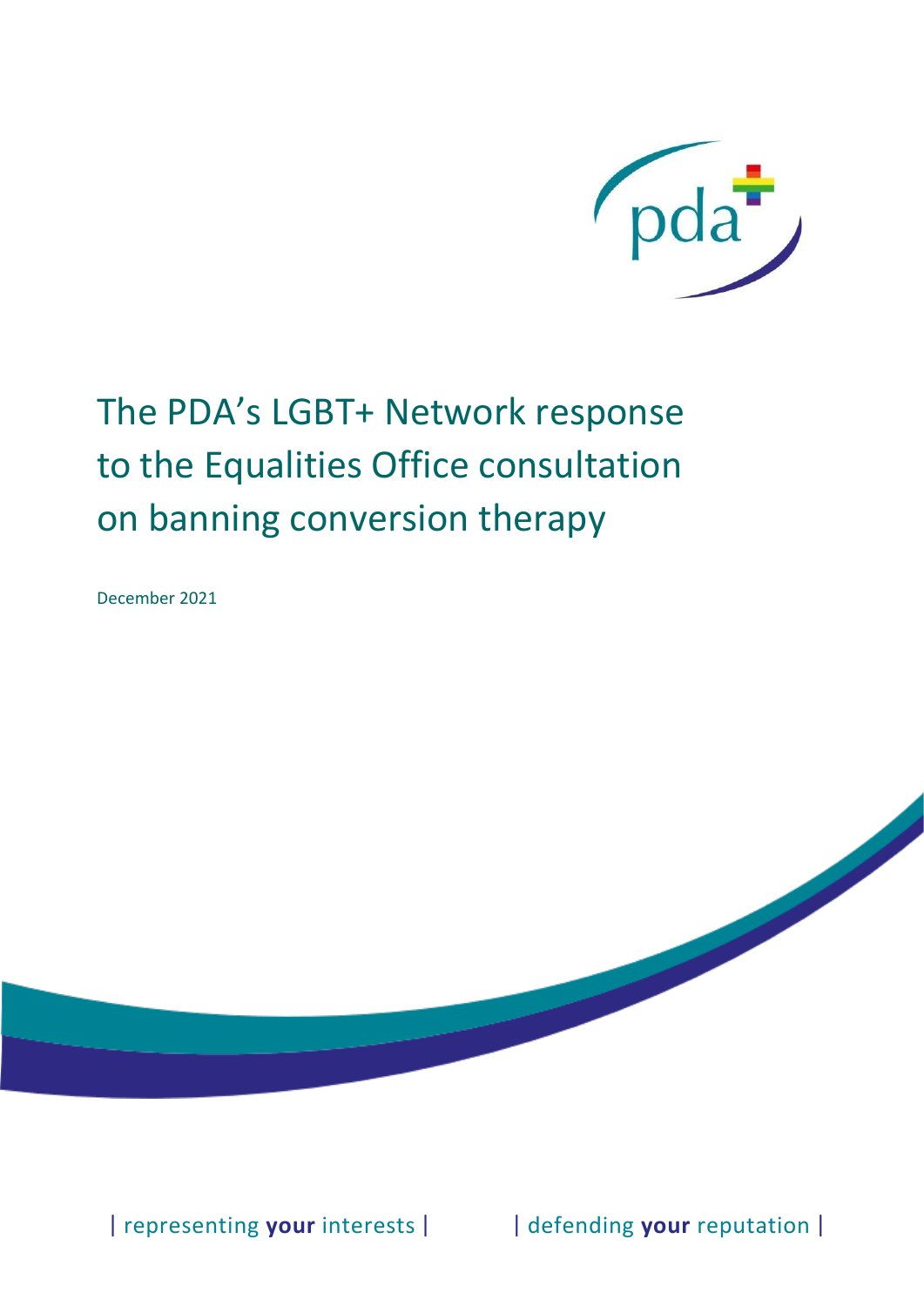The PDA LGBT+ Pharmacists' Network concerns itself with issues of special relevance to Lesbian, Gay, Bisexual and Transgender pharmacists within the UK.

## Summary

The Government is consulting on a ban to conversion therapy. It believes that there is no justification for these coercive and abhorrent practices and states that the evidence is clear that it does not work: it does not change a person from being LGBT and can cause long lasting damage to those who go through it.

\_\_\_\_\_\_\_\_\_\_\_\_\_\_\_\_\_\_\_\_\_\_\_\_\_\_\_\_\_\_\_\_\_\_\_\_\_\_\_

\_\_\_\_\_\_\_\_\_\_\_\_\_\_\_\_\_\_\_\_\_\_\_\_\_\_\_\_\_\_\_\_\_\_\_\_\_\_\_

The Government states that it is committed to building a society in which conversion therapy no longer takes place. It is proposing to bring forward a ban in the criminal law that is supported by additional civil interventions to ensure that these practices are ended.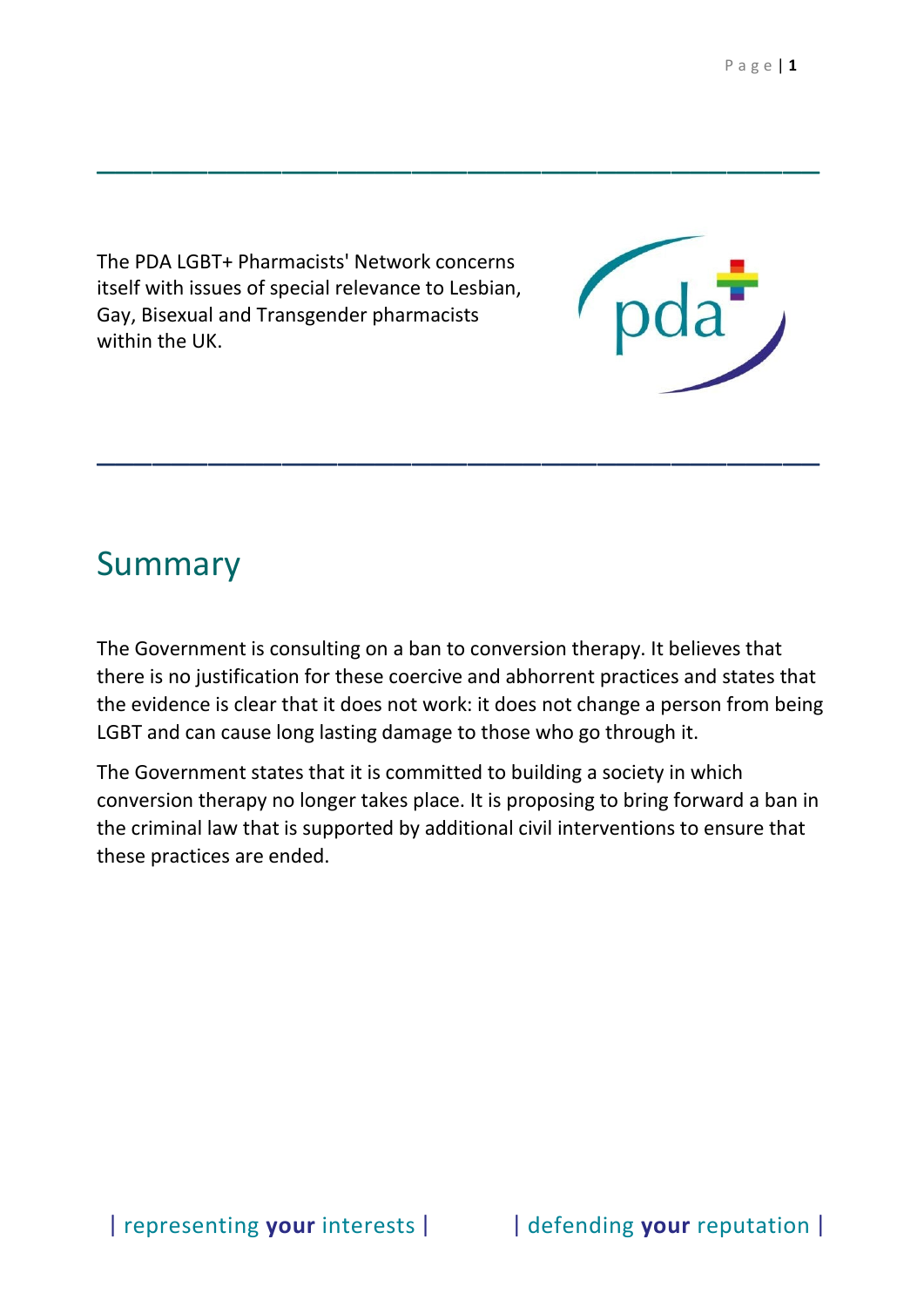The [Pharmacists' Defence Association's \(PDA\) LGBT+ Network](https://www.the-pda.org/get-involved/networks/lgbt/meet-the-lgbt-committee/) strongly believes that so-called 'conversion therapy' for LGBT+ people should be banned without exception.

Contrary to its aims, the proposed legislative change does not protect actual or potential victims of conversion therapy, as it allows adults to consent to the abhorrent practice. The notion of being able to consent to a practice which is ineffective, harmful, and built upon a power dynamic that exploits vulnerable people is flawed. Decisions around legislation should be evidence-based. Given that the evidence unequivocally demonstrates the harm caused by conversion therapy, as highlighted in Section 1, the reference to consent is contradictory to the intended outcome of protecting potential victims of conversation therapy.

Ultimately, any exception to a ban on conversion therapy legitimises the belief that possessing an identity belonging to the LGBT+ community is a defect or a flaw. The perpetuation of this belief is harmful to our society. Simply, the proposal does not serve to address the underlying principles of conversion therapy and is consequently not fit for purpose.

Whilst a ban on conversion therapy is not at odds with religious freedom, more [than 50% of conversion therapy is conducted within a religious setting,](https://assets.publishing.service.gov.uk/government/uploads/system/uploads/attachment_data/file/721704/LGBT-survey-research-report.pdf) highlighting the need for a ban to include conversion therapy conducted for a religious purpose. Excusing or allowing any sort of abuse due to religious belief is an incredibly dangerous precedent. Neglecting to legislate against people likening LGBT+ identities to immoral acts in the interest of 'expressing the teachings of a religion', a vague concept which is dependent on interpretation, makes the ban impossible to police. Article 3 of the European Convention of Human Rights states that freedom of speech and freedom of belief are not legal justifications for degrading treatment. Considering this, it is unacceptable for the consultation document to introduce legal loopholes which facilitate the continued existence of conversion therapy.

Conversion therapy is not 'universal' or 'symmetrical' and the legal ban should, therefore, reflect this. Reminiscent of Section 28, the notion of 'reverse' conversion therapy (where a heterosexual or cisgender person may be 'converted' to an identity belonging to the LGBT+ community) poses a grave risk to LGBT+ people, particularly to those working with charities which support LGBT+ people and the advancement of our rights. Undeniably, there is potential for the ban, as it is proposed, to criminalise those seeking to affirm and support LGBT+ people.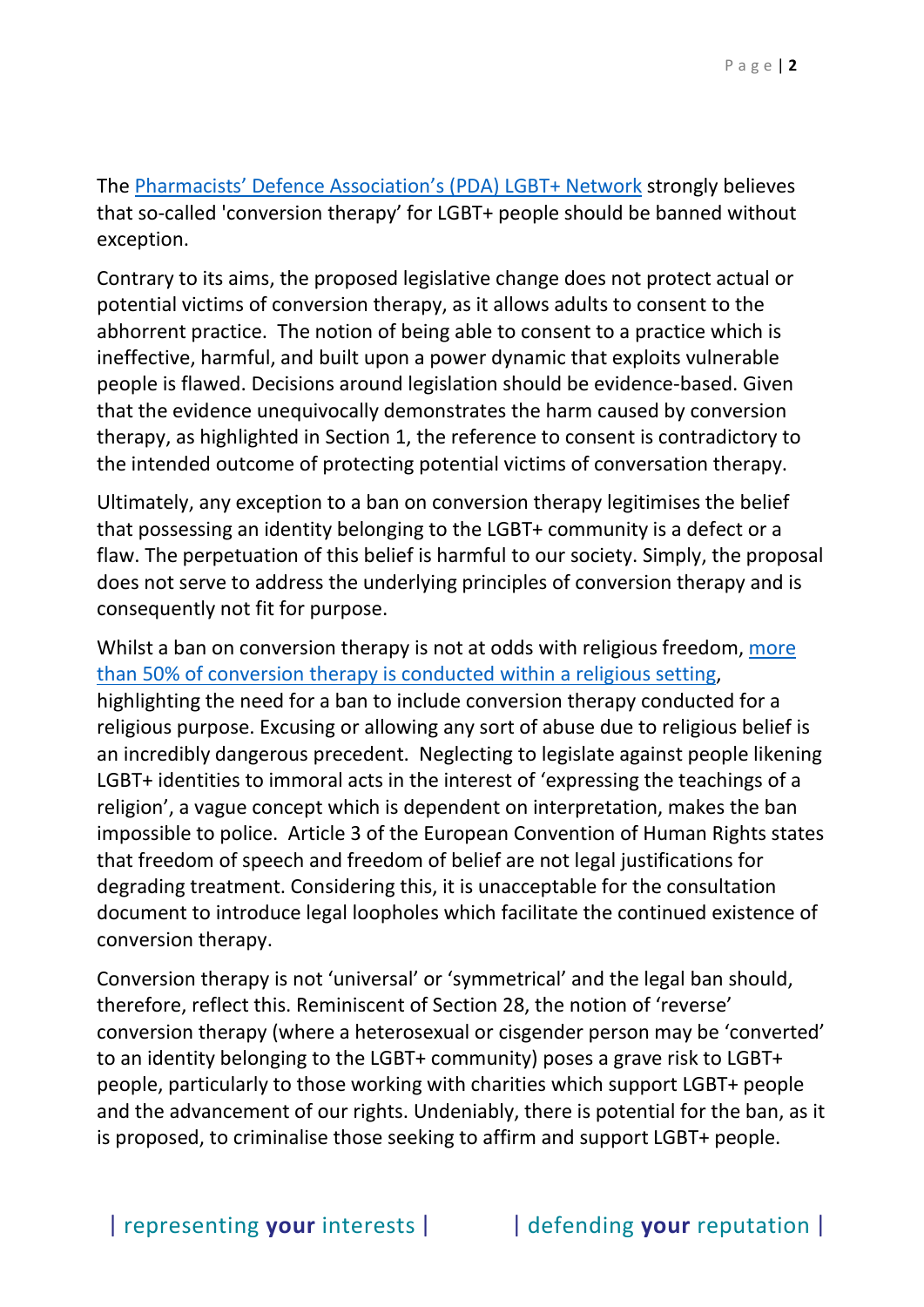Despite the proposed ban's flaws, the PDA LGBT+ Network does support the introduction of conversion therapy-related policy and training to statutory services, especially within healthcare settings. We also welcome the introduction of longer sentences for perpetrators of violent offences where conversion therapy is deemed an aggravating factor, in addition to the introduction of Conversion Therapy Protection Orders.

In conclusion, it is clear that the Government must legislate against conversion therapy, however, the proposed ban includes intentional loopholes that create legal grey areas in which lies the potential to harm LGBT+ people and their allies.